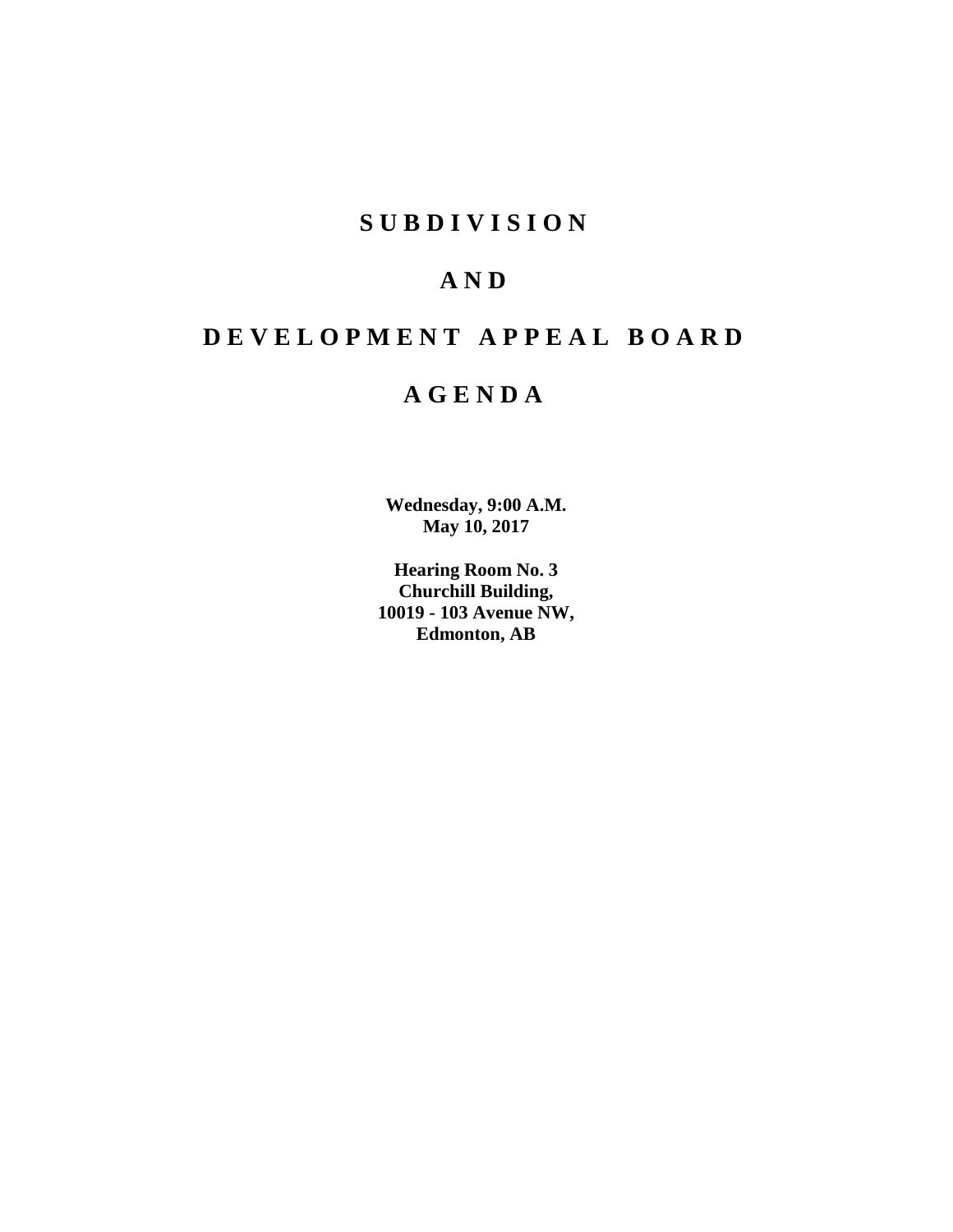## **SUBDIVISION AND DEVELOPMENT APPEAL BOARD HEARING ROOM NO. 3**

| 9:00 A.M. | SDAB-D-17-085 | Change the use of a portion of a General<br>Industrial building to a Minor Religious<br>Assembly (255 seats) and to construct additions<br>in the west and south side of the existing<br>building (vestibules, office and storage space). |  |  |
|-----------|---------------|-------------------------------------------------------------------------------------------------------------------------------------------------------------------------------------------------------------------------------------------|--|--|
|           |               | 14705 - 116 Avenue NW<br>Project No.: 240682366-001                                                                                                                                                                                       |  |  |
| NOTE:     |               | Unless otherwise stated, all references to "Section numbers" refer to<br>the authority under the Edmonton Zoning Bylaw 12800.                                                                                                             |  |  |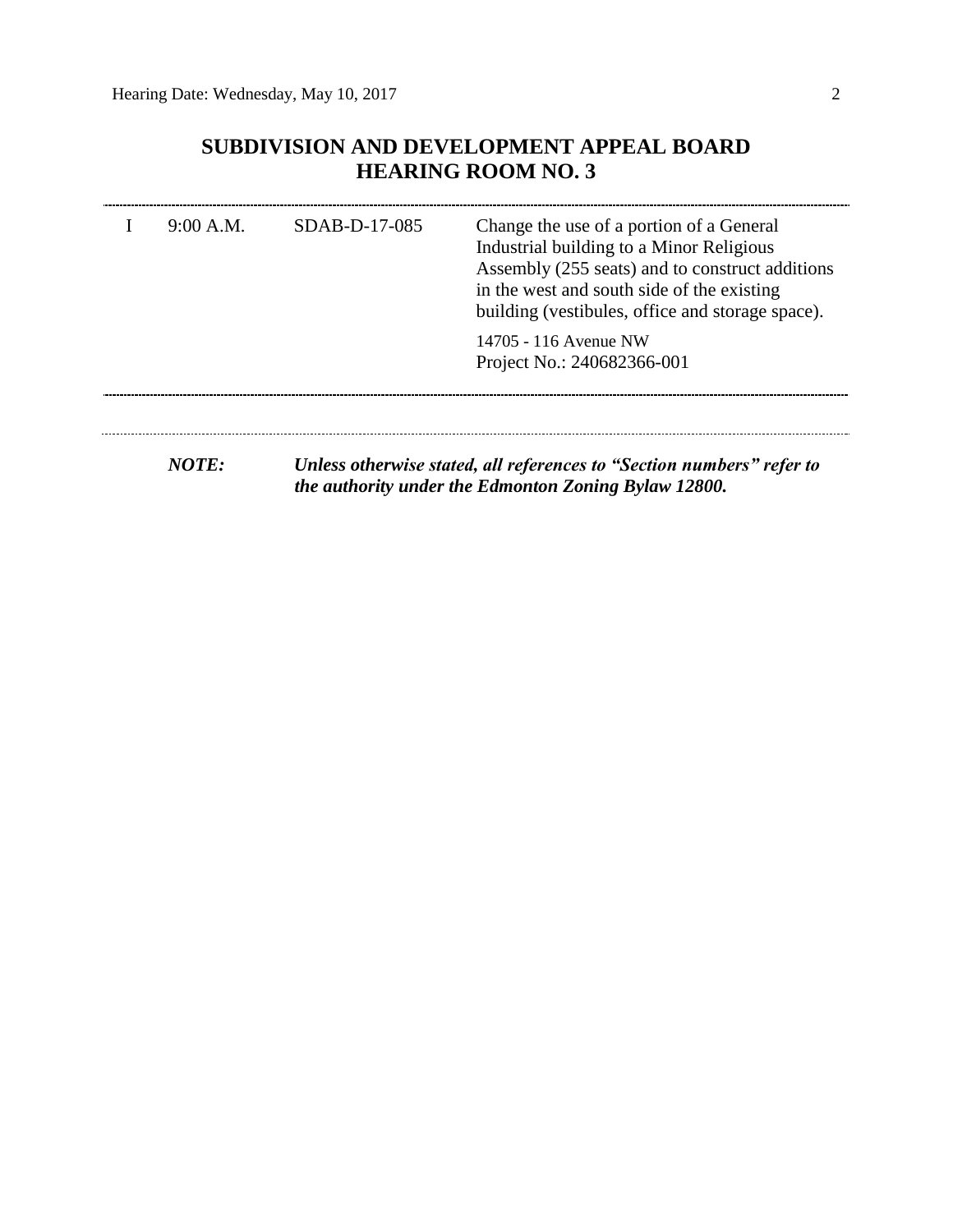#### **ITEM I: 9:00 A.M. FILE: SDAB-D-17-085**

#### AN APPEAL FROM THE DECISION OF THE DEVELOPMENT OFFICER BY ADJACENT PROPERTY OWNERS

APPELLANTS:

ADDRESS OF APPELLANTS:

APPLICATION NO.: 240682366-001

APPLICATION TO: Change the use of a portion of a General Industrial building to a Minor Religious Assembly (255 seats) and to construct additions in the west and south side of the existing building (vestibules, office and storage space)

DECISION OF THE DEVELOPMENT AUTHORITY: Approved with Notices

DECISION DATE: March 29, 2017

NOTIFICATION PERIOD: April 4, 2017 through April 18, 2017

DATES OF APPEAL: April 13, 2017 and April 18, 2017

RESPONDENT:

| <b>MUNICIPAL DESCRIPTION</b><br>OF SUBJECT PROPERTY: | 14705 - 116 AVENUE NW (two lots)    |
|------------------------------------------------------|-------------------------------------|
| <b>LEGAL DESCRIPTION:</b>                            | Plan 2570KS Blk 7 Lot 9B (two lots) |
| ZONE:                                                | <b>IB</b> Industrial Business Zone  |
| OVERLAY:                                             | N/A                                 |
| STATUTORY PLAN:                                      | N/A                                 |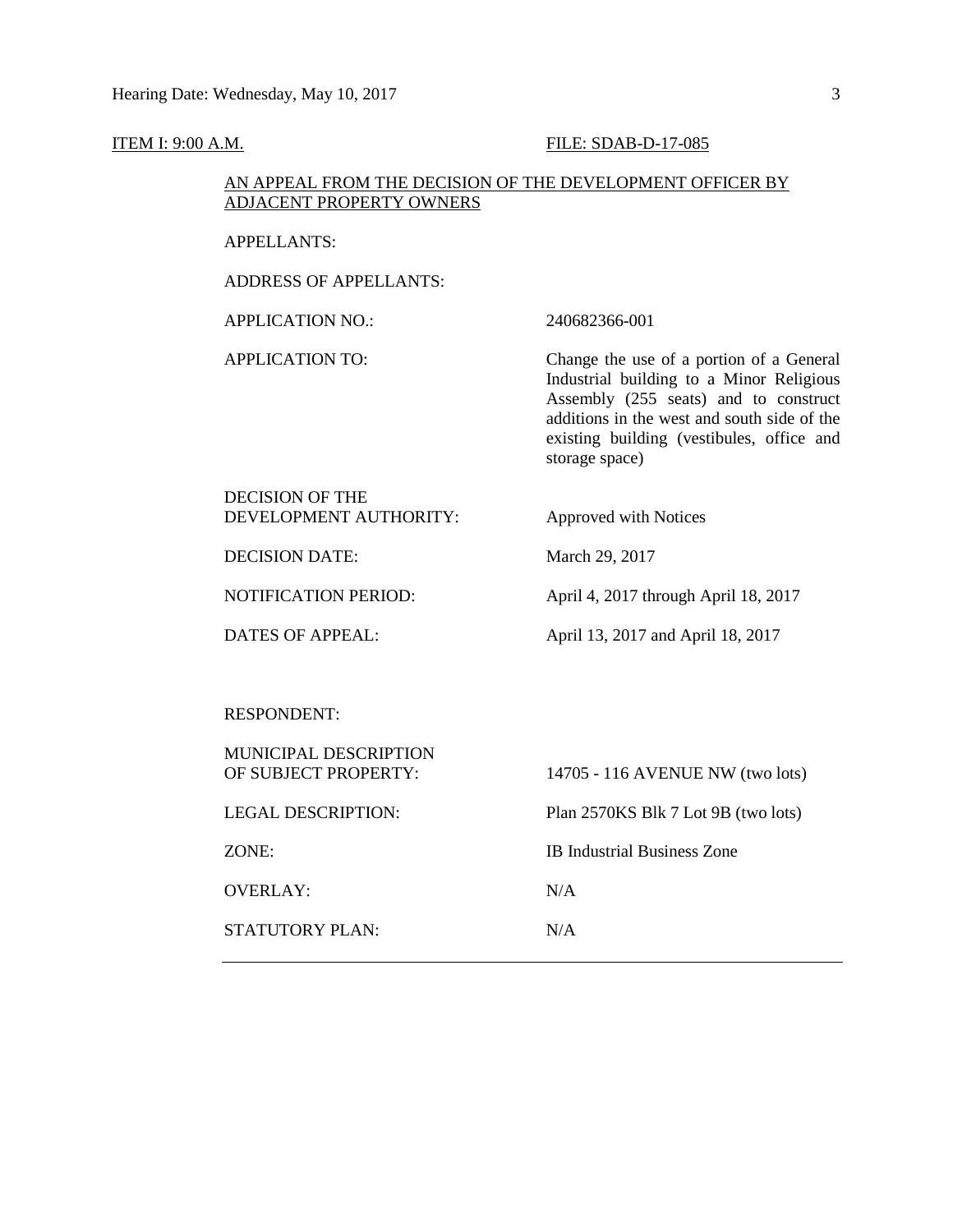#### *Grounds for Appeal*

The Appellants provided the following reasons for appealing the decision of the Development Authority:

#### Appellant No. 1

We are counsel for Amity Pro Ltd., which is the owner of Lot 9C, the parcel immediately adjacent to the Property. Our client opposes the approval of a Development Permit for a change in use to Religious Assembly Minor on the Property, as this proposed use is not compatible with the existing uses on our client's and other neighbouring properties.

Our client has three properties in proximity to the Property (including the immediately adjacent parcel), which total 75,200 square feet of buildings on approximately 3.5 acres of land.

Our client has two primary concerns in regard to the proposed Religious Assembly Development Permit which would allow for a religious assembly use on the Property:

- 1. A religious assembly requires 1 parking stall per 4 seats, which is typical of an IB district land use, while an IM land use requires only 1 parking stall per 100m2. Further, by some accounts a religious assembly in Edmonton may in reality require closer to 1 parking stall per seat to operate properly. Our client is very concerned that users of the religious assembly will park on their property and also cause a large increase in parking congestion along 116 Avenue, making access to our client's property very difficult. It does not appear that adequate parking consideration has been made in respect of this proposed development; and
- 2. The uses associated with a property districted IM, which are specifically prescribed to include nuisances which extend beyond the walls of a building and can extend beyond the property boundary, are not compatible with such high occupancy uses such as a religious assembly. The approved uses on our client's property include processes which utilize some insulation materials containing hydrogen sulphide (H2S) gas which is released during fabrication. As background information, please see the attached document in regard to hydrogen sulphide. Further odor is released from molten asphalt and various adhesive sprays used in assembly on our client's property. These gaseous substances and odors may escape the building and potentially our client's property. This nuisance factor is acceptable and in fact common in an 1M district; as other neighbouring businesses can attest, they have similar hazard and nuisance factors to our client.

As the building on the Property and our client's building are actually abutting, the chance of this nuisance factor spreading to the religious assembly is quite high. What's more the building on the Property's air intake system collects air from our client's property making the risk to occupants of the religious assembly that much higher.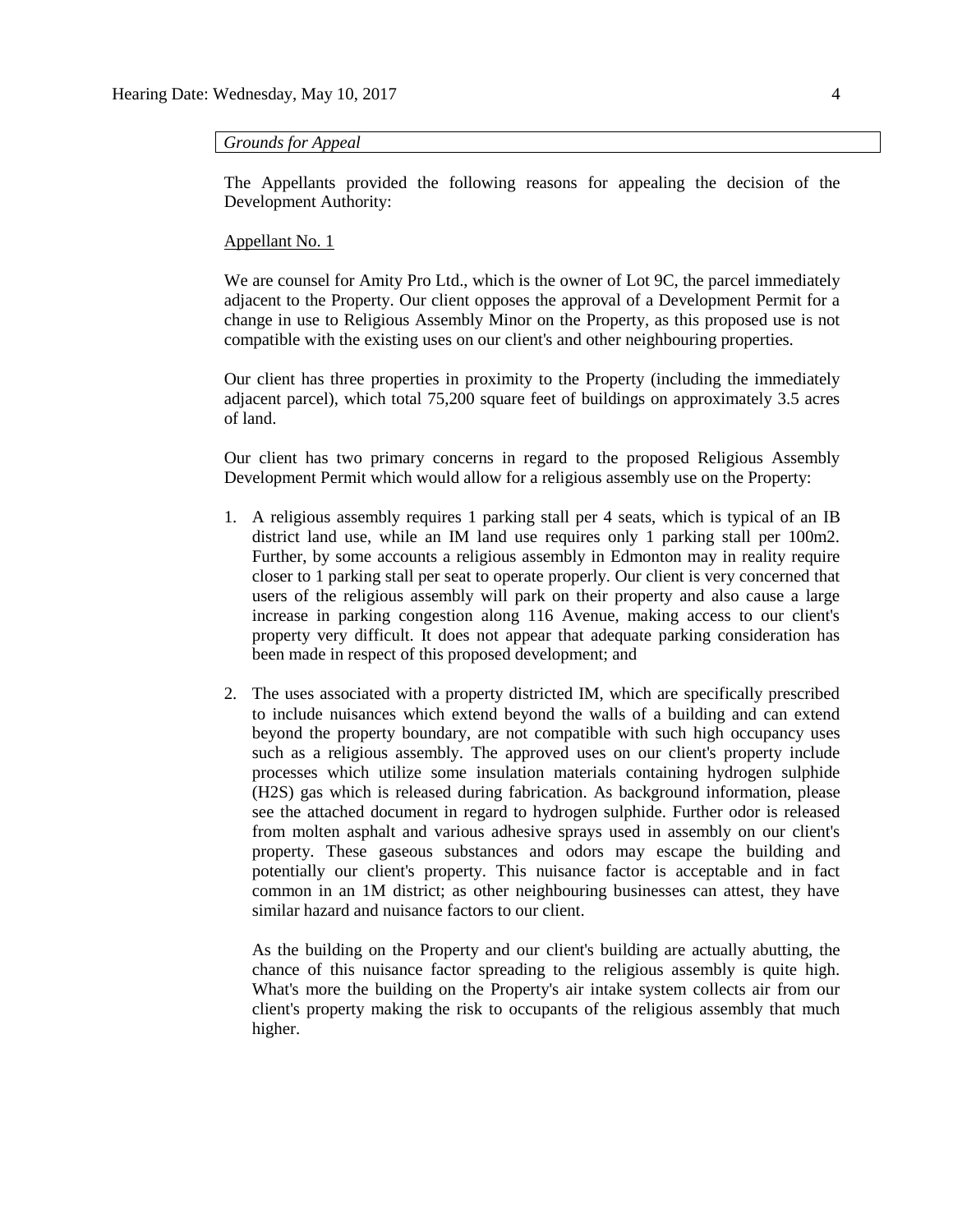Having a high occupancy religious assembly immediately adjacent to an IM districted parcel, with industrial uses going on and where the buildings adjoin and the uses are already well established would be a grievous planning mistake and a recipe for a great deal of tension between property users. In this situation the religious assembly and the adjoin IM districts are not compatible with each other.

#### Appellant No. 2

R.W. Gibson Holdings Ltd/R.W. Gibson is the owner of the properties located at 14713 — 116th Avenue, 14715 — 116th Avenue and 14811 — 116th Avenue, all of which are immediately adjacent to the location referenced in the proposed development permit. Further, we own two additional properties located at 11603- 149th Street and 14605-116th Avenue which will be directly impacted by the proposed changes. In total, these locations represent approximately 80,000 square feet and 4 acres of land on a relatively short section of 116th Avenue.

We are strictly opposed to the development and/or use of a minor (255 seat) religious assembly and request that the application be denied.

Over the years, we have concentrated our real estate investments in this specific area of West Edmonton, in part due to the medium industrial classification and somewhat complementary businesses in the area. It was our opinion that the City of Edmonton's 2016 decision to rezone this land, from Medium Industrial Zone to Business Industrial Zone, was a significant departure from the intended use of the area and not consistent with the businesses currently operating in the vicinity. Our opinion and rationale has not changed and we oppose the proposed development and discretionary use as a religious assembly.

The development and use contemplated in the permit has a real potential of further traffic congestion in an already heavy traffic area with limited parking and compromised turning radius' (refer to photos in Appendix 'A'). It is our opinion that the rezoning decision, which provided for a much broader range of business uses, was an irresponsible decision by the City of Edmonton and the proposal for discretion to be provided to allow a 255 seat religious assembly is not compatible with existing businesses in the area.

Similar to the neighbouring businesses, our tenant's operate 7 days per week and their routine commercial activities, which includes welding, sandblasting, manufacturing and outdoor storage, create dusty and potentially odorous conditions commonly found in industrial areas. Such activity is not conducive to the proposed business nor its patrons.

We also have concerns that parking ratios will not be met and customer spill over into our tenant's parking lot will limit their ability to operate. Appendix 'A' includes photos of the parking lot entrance for Pat's Driveline that must be kept clear in order to accept deliveries, as well as for safety reasons.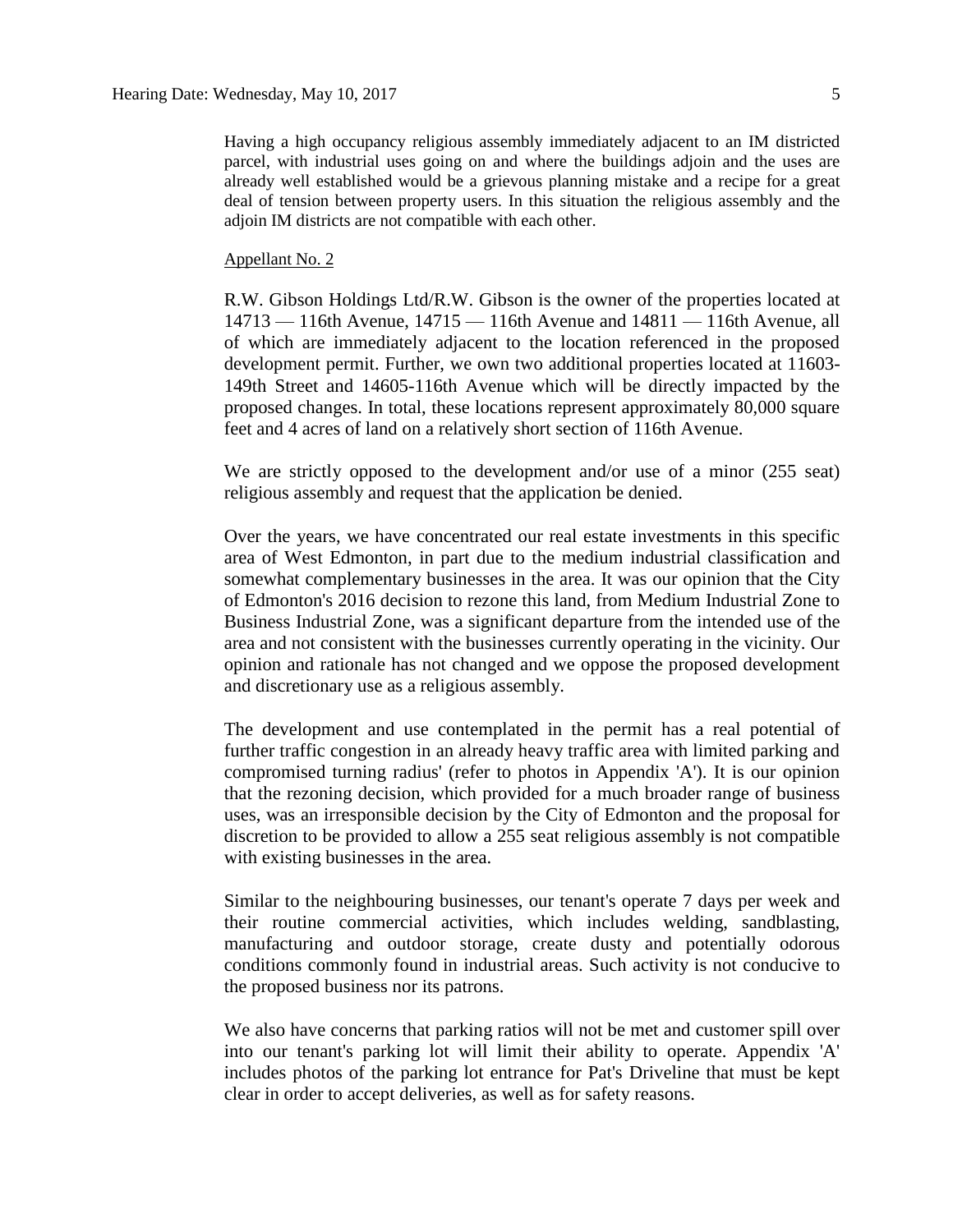Additional pedestrian traffic, which may include children, is of great concern to us and our tenants.

Our tenant's property is further protected by guard dogs and limited pedestrian traffic after normal business hours and/or weekend's is preferential for a variety of reasons.

Further concern for pedestrian safety should also be considered due to the operational rail line that borders the specific property in question.

In summary, we do not support the proposed change and believe the application should be denied on the grounds of incompatibility and direct conflict with existing businesses.

*General Matters*

#### **Appeal Information:**

The *Municipal Government Act*, RSA 2000, c M-26 states the following:

#### **Grounds for Appeal**

**685(1)** If a development authority

- (a) fails or refuses to issue a development permit to a person,
- (b) issues a development permit subject to conditions, or
- (c) issues an order under section 645,

the person applying for the permit or affected by the order under section 645 may appeal to the subdivision and development appeal board.

**(2)** In addition to an applicant under subsection (1), any person affected by an order, decision or development permit made or issued by a development authority may appeal to the subdivision and development appeal board.

#### **Appeals**

- **686(1)** A development appeal to a subdivision and development appeal board is commenced by filing a notice of the appeal, containing reasons, with the board within 14 days,
	- (a) in the case of an appeal made by a person referred to in section 685(1), after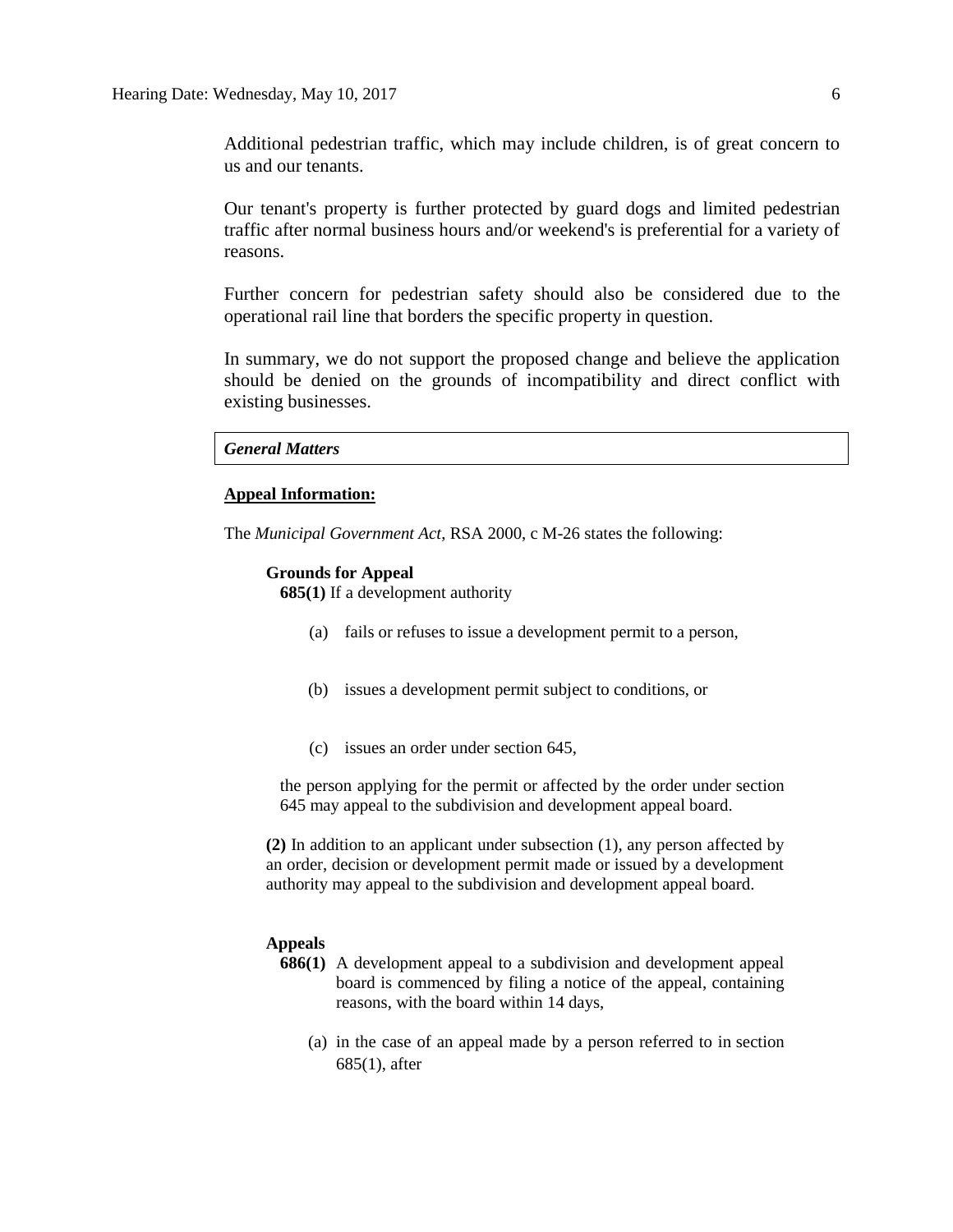- (i) the date on which the person is notified of the order or decision or the issuance of the development permit, or
- …
- (b) in the case of an appeal made by a person referred to in section 685(2), after the date on which the notice of the issuance of the permit was given in accordance with the land use bylaw.

#### **Hearing and Decision**

**687(3)** In determining an appeal, the subdivision and development appeal board

- …
- (a.1) must comply with the land use policies and statutory plans and, subject to clause (d), the land use bylaw in effect;
	- …
	- (c) may confirm, revoke or vary the order, decision or development permit or any condition attached to any of them or make or substitute an order, decision or permit of its own;
	- (d) may make an order or decision or issue or confirm the issue of a development permit even though the proposed development does not comply with the land use bylaw if, in its opinion,
		- (i) the proposed development would not
			- (A) unduly interfere with the amenities of the neighbourhood, or
			- (B) materially interfere with or affect the use, enjoyment or value of neighbouring parcels of land,
		- and
		- (ii) the proposed development conforms with the use prescribed for that land or building in the land use bylaw.

#### **General Provisions from the** *Edmonton Zoning Bylaw:*

Section 400.1 state that the **General Purpose** of the **IB Industrial Business Zone** is to provide for industrial businesses that carry out their operations such that no nuisance is created or apparent outside an enclosed building and such that the Zone is compatible with any adjacent non-industrial Zone, and to accommodate limited, compatible nonindustrial businesses. This Zone should normally be located on the periphery of industrial areas and adjacent to arterial or major collector roadways.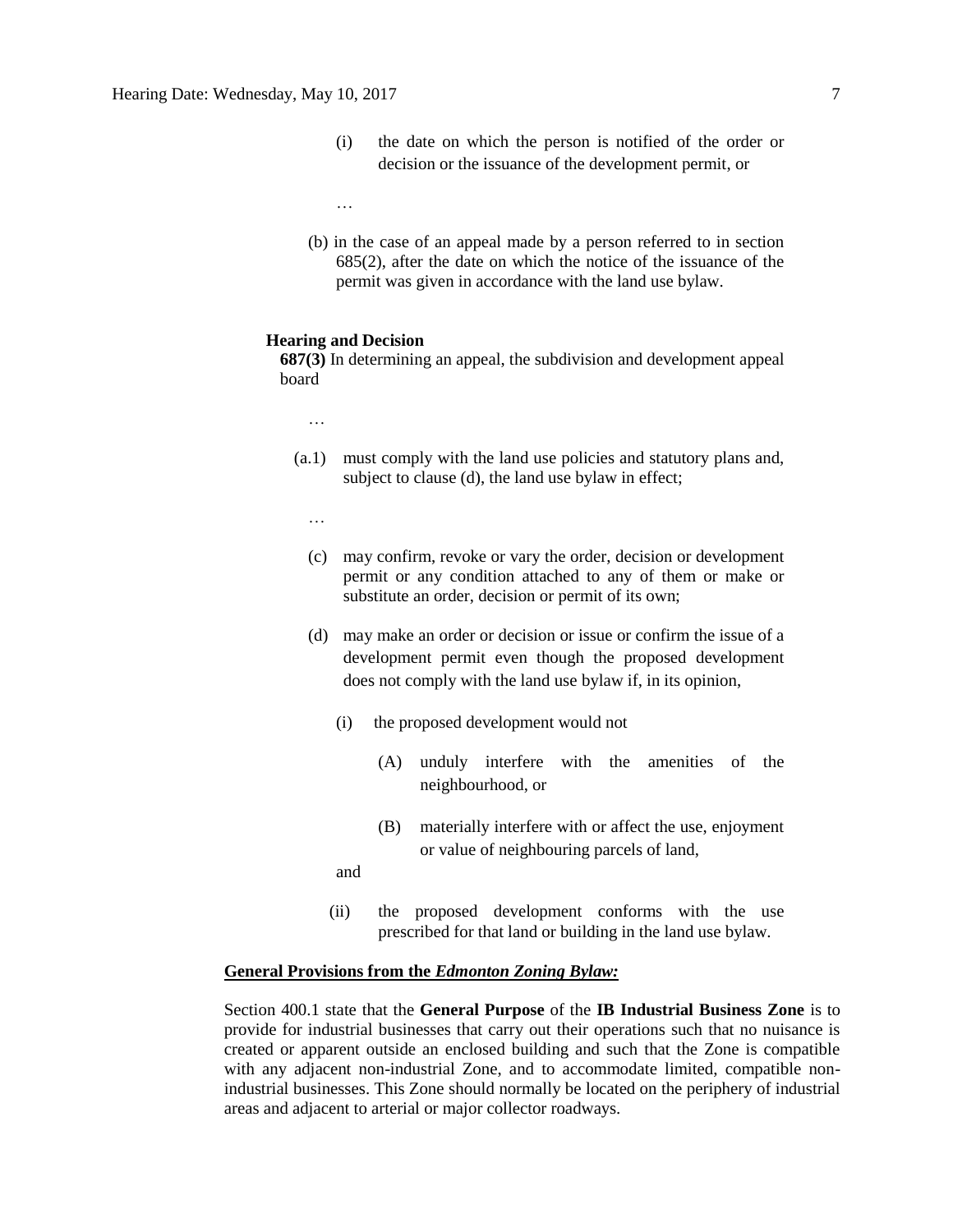#### *Discretionary Use*

Under section 400.3(28), a **Religious Assembly,** excluding rectories, manses, dormitories, convents, monasteries and other residential buildings**,** is a **Discretionary Use** in the **IB Industrial Business Zone.**

Under section 7.8(14), **Religious Assembly** means development used for worship and related religious, philanthropic or social activities and includes Accessory rectories, manses, meeting rooms, food preparation and service facilities, classrooms, dormitories and other buildings. Typical Uses include churches, chapels, mosques, temples, synagogues, parish halls, convents and monasteries. This Use does not include Private Education Services, Public Education Services, and Commercial Schools, even as Accessory Uses.

#### **Development Officer's Determination:**

Discretionary Use - The Religious Assembly is approved as a Discretionary Use (Section 400.3).

#### *Religious Assembly*

### *71. Religious Assembly*

A Religious Assembly shall comply with the following special provisions:

- 1. the minimum Frontage shall be [30.0](javascript:void(0);) metres and the minimum Site area shall be 930 [square](javascript:void(0);) metres;
- 2. where a manse, rectory, parsonage or other building for a minister's residence is to be erected on the same Site as the Religious Assembly, the minimum Site area shall be 1 300 [square](javascript:void(0);) metres;
- 3. where the a [Religious Assembly](javascript:void(0);) is to be developed on a Site that is within 60.0 metres of a Site zoned to allow a Single Detached Dwelling as a Permitted Use, the following regulations shall apply:
	- a. the maximum Site area shall be 4 000 [square](javascript:void(0);) metres;
	- b. the maximum total Site Coverage shall not exceed 40 percent;
	- c. a minimum building Setback of [4.5](javascript:void(0);) metres shall be required along a Side Yard flanking an abutting Site Zoned Residential;
	- d. a minimum building Setback of [7.5](javascript:void(0);) metres along a Rear Yard shall be required where the Rear or Side Lot Line of the Site abuts the lot line of a Site in a Residential Zone or is not separated from it by a public roadway more than [10.0](javascript:void(0);) metres wide;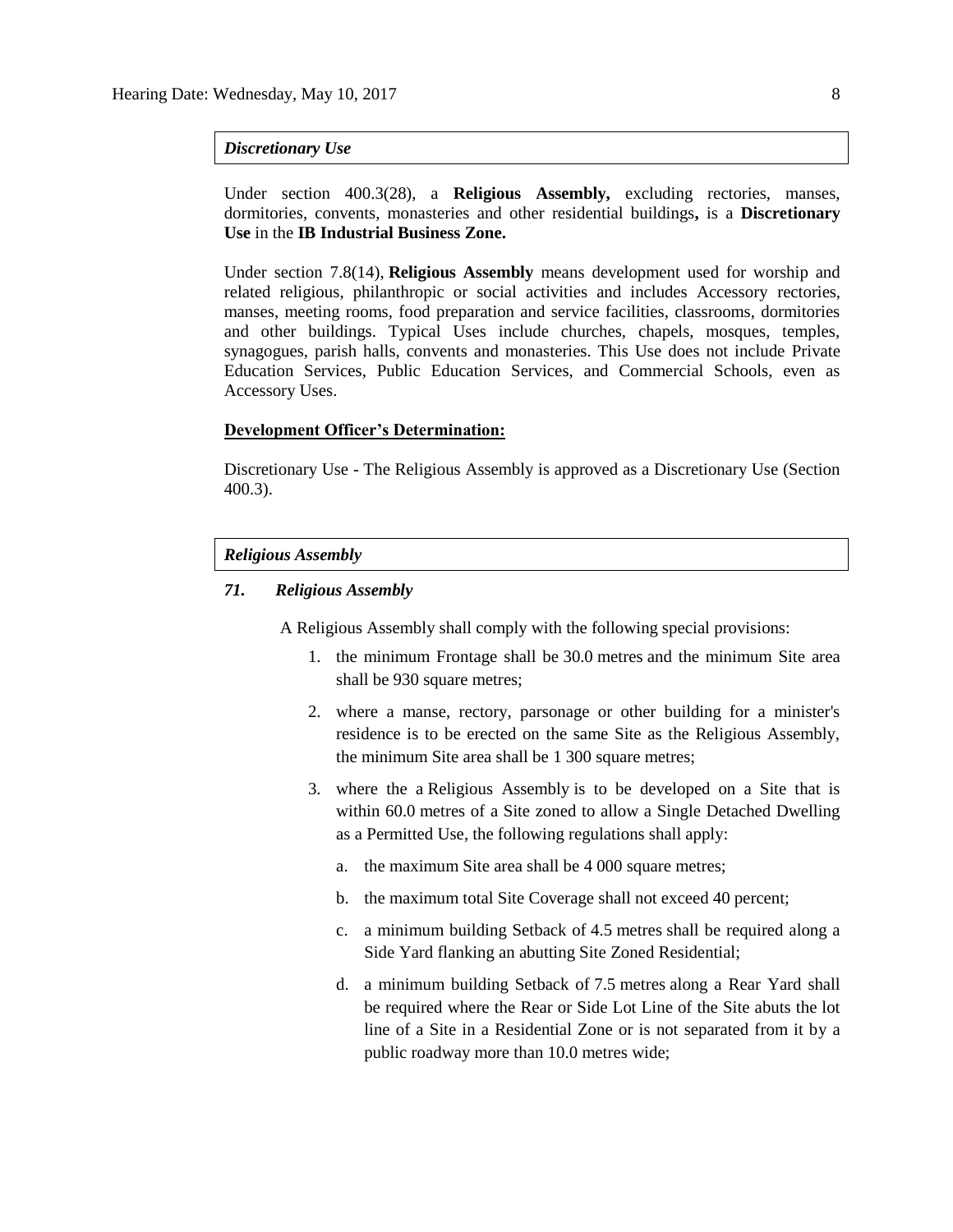- e. a minimum building Setback of [6.0](javascript:void(0);) metres shall be required along a Front Yard separated by a public roadway not wider than [20.0](javascript:void(0);) metres from any Site zoned residential. Where the roadway is wider than [20.0](javascript:void(0);) metres, the Front Setback applicable in the relevant Zone shall apply;
- f. vehicular access to on-site parking and loading spaces shall be provided from an abutting arterial or collector roadway, except that the Development Officer may allow access from a public roadway including a Lane in accordance with the following guidelines:
	- i. access may be allowed from a local roadway that does not abut another Site zoned to allow a Single Detached Dwelling as a Permitted Use, provided such access shall not interfere with access to other Sites abutting the roadway and shall not direct excess traffic onto a local roadway;
	- ii. access may be allowed from a Lane that does not abut another Site zoned to allow a Single Detached Dwelling as a Permitted Use, provided such access shall not interfere with access to other abutting Sites and shall not direct excess traffic onto a local residential roadway; and
	- iii. access to a maximum of five parking spaces may be allowed from a Lane that abuts a Site zoned to allow a Single Detached Dwelling as a Permitted Use.
- 4. Where a [Religious Assembly](javascript:void(0);) is a Discretionary Use, the Development Officer may impose conditions intended to reduce the perceived mass of the structure through techniques including, but not limited to, increased Setbacks, articulation of elevations and rooflines, and the colour of finishing materials.

#### *Parking*

### **Section 54.2, Schedule 1(A)(45), states:**

| Location                                                            | Minor                                                                       |  |
|---------------------------------------------------------------------|-----------------------------------------------------------------------------|--|
| Central Core Neighbourhoods, excluding<br>the Downtown Special Area | 1720 $m^2$ of Floor Area or less:<br>No minimum parking<br>requirement      |  |
| Mature Neighbourhoods, excluding the<br>Central Core Neighbourhoods | 1400 $m^2$ of Floor Area or less:<br>1 parking space per $45.0 \text{ m}^2$ |  |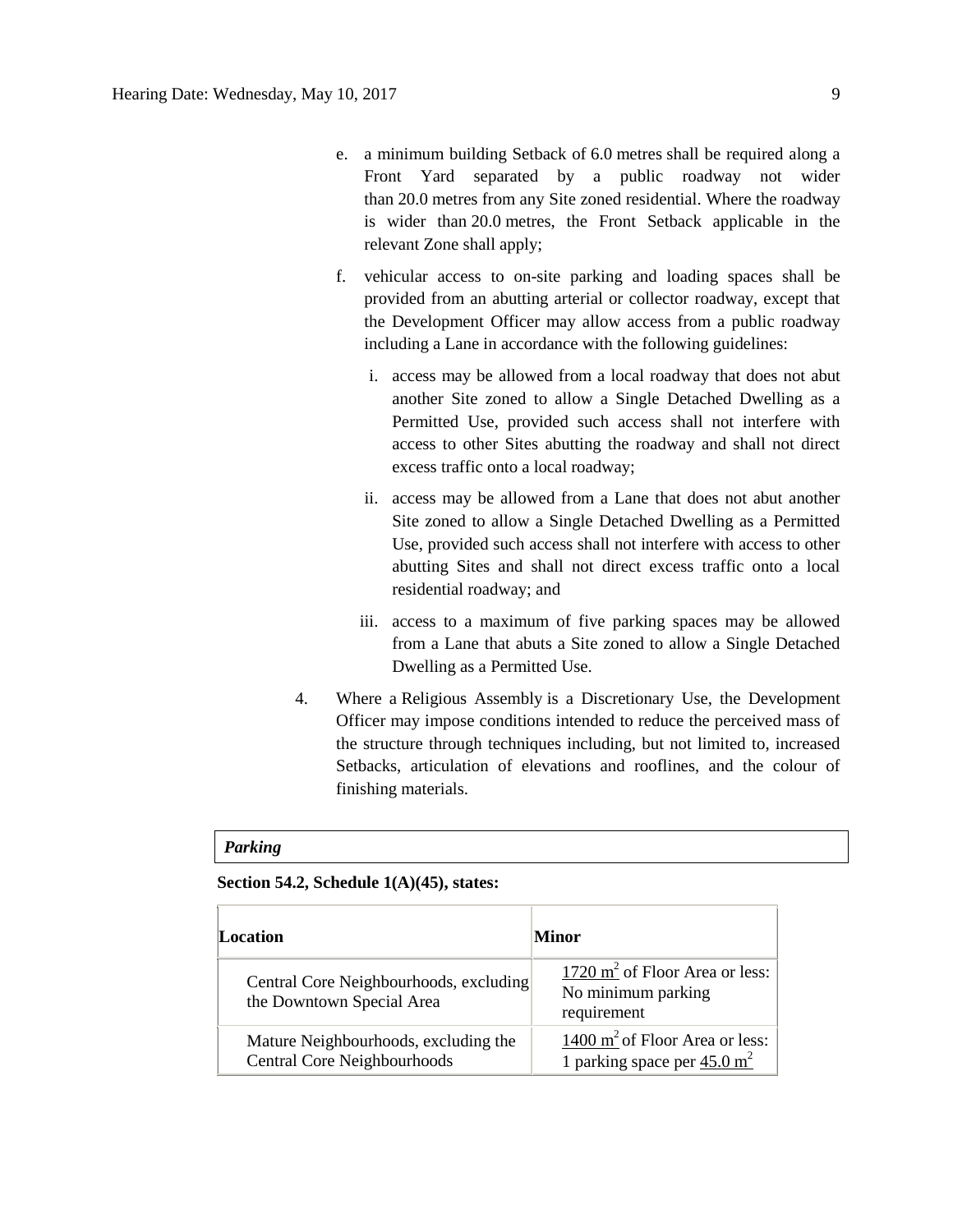| Locations are as identified in Edmonton's The Way We Grow:<br>Municipal Development Plan, Bylaw 15100, Maps. |                                                                                     |  |  |
|--------------------------------------------------------------------------------------------------------------|-------------------------------------------------------------------------------------|--|--|
| Developing, Planned and Future<br>Neighbourhoods, and Urban Growth<br>areas.                                 | $3760 \text{ m}^2$ of Floor Area or less:<br>1 parking space per $14.0 \text{ m}^2$ |  |  |
| <b>Industrial Neighbourhoods</b>                                                                             | $2570 \text{ m}^2$ of Floor Area or less:<br>1 parking space per $33.0 \text{ m}^2$ |  |  |
| <b>Established Neighbourhoods</b>                                                                            | $2500 \text{ m}^2$ of Floor Area or less:<br>1 parking space per $27.0 \text{ m}^2$ |  |  |

#### Notice to Applicant/Appellant

Provincial legislation requires that the Subdivision and Development Appeal Board issue its official decision in writing within fifteen days of the conclusion of the hearing. Bylaw No. 11136 requires that a verbal announcement of the Board's decision shall be made at the conclusion of the hearing of an appeal, but the verbal decision is not final nor binding on the Board until the decision has been given in writing in accordance with the *Municipal Government Act*.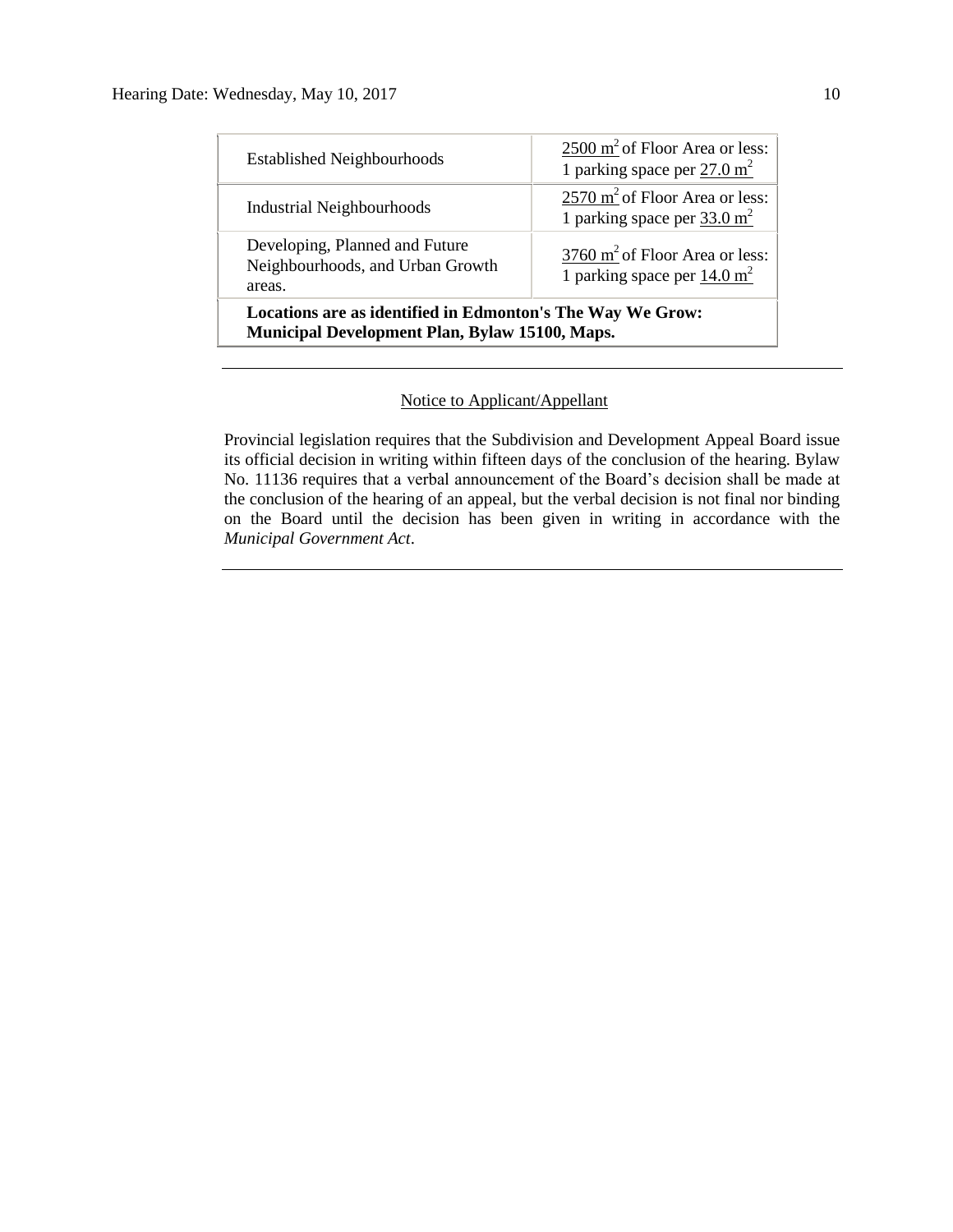| <b>mönton</b>                                                                                                                               | Project Number: 240682366-001<br><b>Application Date:</b><br>FEB 03, 2017<br>Printed:<br>April 13, 2017 at 1:41 PM<br>1 of 3<br>Page:                                                                                                                        |  |  |  |  |  |
|---------------------------------------------------------------------------------------------------------------------------------------------|--------------------------------------------------------------------------------------------------------------------------------------------------------------------------------------------------------------------------------------------------------------|--|--|--|--|--|
| <b>Major Development Permit</b>                                                                                                             |                                                                                                                                                                                                                                                              |  |  |  |  |  |
| the limitations and conditions of this permit, of the Edmonton Zoning Bylaw 12800 as amended.                                               | This document is a record of a Development Permit application, and a record of the decision for the undertaking described below, subject to                                                                                                                  |  |  |  |  |  |
| Applicant                                                                                                                                   | Property Address(es) and Legal Description(s)<br>14705 - 116 AVENUE NW<br>Plan 2570KS Blk 7 Lot 9B<br>14705 - 116 AVENUE NW<br>Plan 2570KS Blk 7 Lot 9B<br><b>Specific Address(es)</b><br>Suite:<br>14705 - 116 AVENUE NW<br>Entryway: 14705 - 116 AVENUE NW |  |  |  |  |  |
| <b>Scope of Permit</b><br>the west and south side of the existing building (vestibules, office and storage space).                          | Building: 14705 - 116 AVENUE NW<br>To change the use of a portion of a General Industrial building to a Minor Religious Assembly (255 seats) and to construct additions in                                                                                   |  |  |  |  |  |
| <b>Permit Details</b><br>Class of Permit: Class B<br>Gross Floor Area (sq.m.):<br>New Sewer Service Required: N<br>Site Area (sq. m.): 2188 | <b>Contact Person:</b><br>Lot Grading Needed?: N<br>NumberOfMainFloorDwellings:<br>Stat. Plan Overlay/Annex Area: (none)                                                                                                                                     |  |  |  |  |  |
| I/We certify that the above noted details are correct.                                                                                      |                                                                                                                                                                                                                                                              |  |  |  |  |  |
| Applicant signature:<br><b>Development Permit Decision</b><br>Approved                                                                      |                                                                                                                                                                                                                                                              |  |  |  |  |  |
|                                                                                                                                             | The permit holder is advised to read the reverse for important information concerning this decision.                                                                                                                                                         |  |  |  |  |  |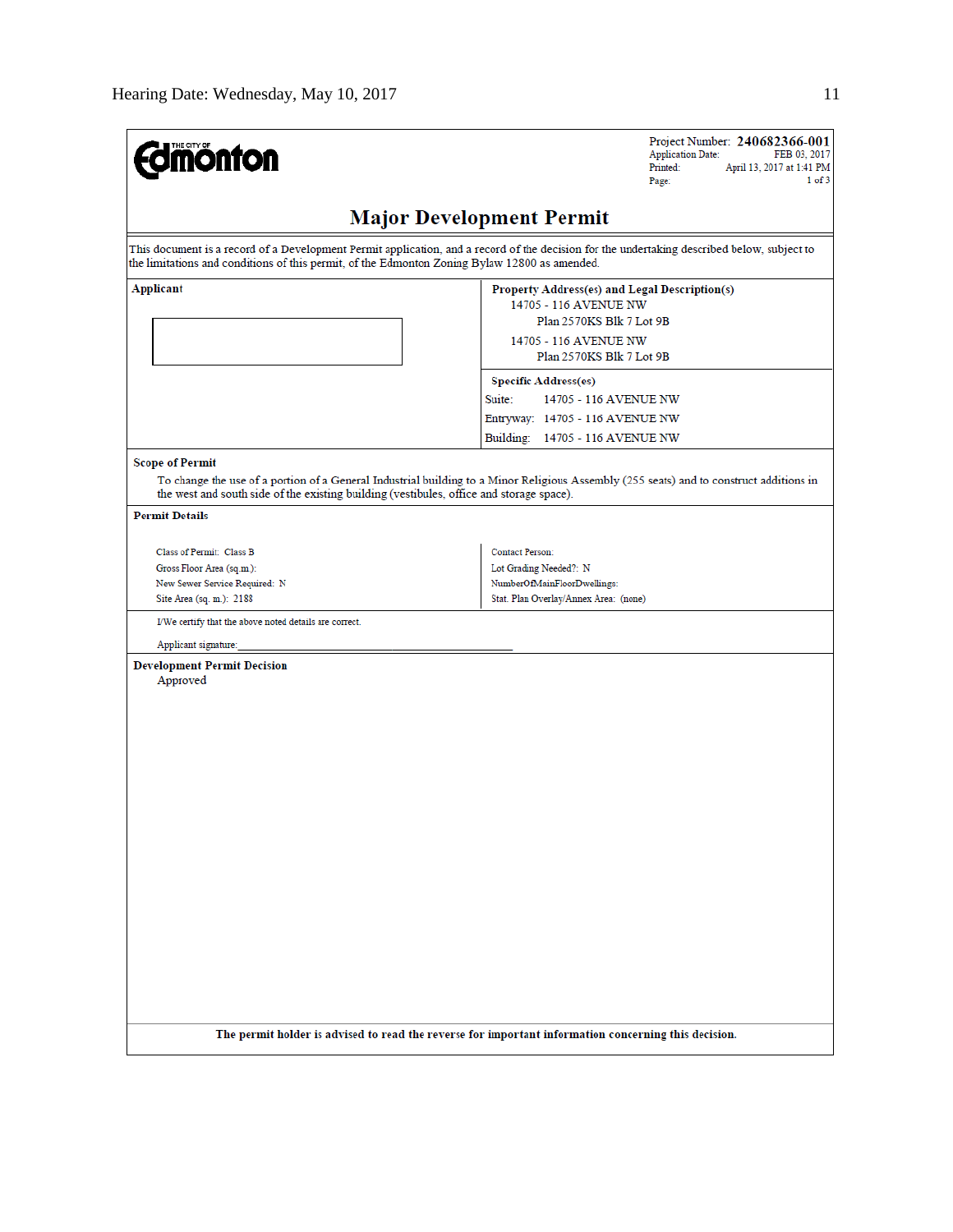| <b>mönton</b>                                                                                                                                                                                                                                                                                                                                                                                                                                                                                                                                                                                | Project Number: 240682366-001<br><b>Application Date:</b><br>FEB 03, 2017<br>Printed:<br>April 13, 2017 at 1:41 PM<br>$2$ of $3$<br>Page: |
|----------------------------------------------------------------------------------------------------------------------------------------------------------------------------------------------------------------------------------------------------------------------------------------------------------------------------------------------------------------------------------------------------------------------------------------------------------------------------------------------------------------------------------------------------------------------------------------------|-------------------------------------------------------------------------------------------------------------------------------------------|
| <b>Major Development Permit</b>                                                                                                                                                                                                                                                                                                                                                                                                                                                                                                                                                              |                                                                                                                                           |
| <b>Subject to the Following Conditions</b><br>1) This Development Permit is NOT valid until the Notification Period expires in accordance to Section 21.1. (Reference Section<br>$17.1$ ).                                                                                                                                                                                                                                                                                                                                                                                                   |                                                                                                                                           |
| 2) The development shall comply to the performance standards for the IB District in accordance to Section 57 of the Edmonton<br>Zoning Bylaw. (Reference Section 400.4(6)).                                                                                                                                                                                                                                                                                                                                                                                                                  |                                                                                                                                           |
| 3) Any modification to the existing access requires the review and approval of Transportation Planning and Engineering.                                                                                                                                                                                                                                                                                                                                                                                                                                                                      |                                                                                                                                           |
| 4) There may be utilities within road right-of-way not specified that must be considered during construction. The owner/applicant<br>is responsible for the location of all underground and above ground utilities and maintaining required clearances as specified by the<br>utility companies. Alberta One-Call (1-800-242-3447) and Shaw Cable (1-866-344-7429; www.digshaw.ca) should be contacted at<br>least two weeks prior to the work beginning to have utilities located. Any costs associated with relocations and/or removals shall be<br>at the expense of the owner/applicant. |                                                                                                                                           |
| 5) Any hoarding or construction taking place on road right-of-way requires an OSCAM (On-Street Construction and Maintenance)<br>permit. OSCAM permit applications require Transportation Management Plan (TMP) information. The TMP must include:                                                                                                                                                                                                                                                                                                                                            |                                                                                                                                           |
| • the start/finish date of project;<br>· accommodation of pedestrians and vehicles during construction;<br>• confirmation of lay down area within legal road right of way if required; and<br>• to confirm if crossing the sidewalk and/or boulevard is required to temporarily access the site.                                                                                                                                                                                                                                                                                             |                                                                                                                                           |
| It should be noted that the hoarding must not damage boulevard trees. The owner or Prime Contractor must apply for an OSCAM<br>online at: http://www.edmonton.ca/transportation/on_your_streets/on-street-construction-maintenance-permit.aspx                                                                                                                                                                                                                                                                                                                                               |                                                                                                                                           |
| 6) Any boulevard damage occurring as a result of construction traffic must be restored to the satisfaction of Transportation<br>Planning and Engineering, as per Section 15.5(f) of the Zoning Bylaw. The boulevard will be inspected by Transportation Planning<br>and Engineering prior to construction, and again once construction is complete. All expenses incurred for repair are to be borne by<br>the owner.                                                                                                                                                                        |                                                                                                                                           |
| 7) Exterior lighting shall be developed to provide a safe lit environment in accordance with Sections 51 and 58 and to the<br>satisfaction of the Development Officer.                                                                                                                                                                                                                                                                                                                                                                                                                       |                                                                                                                                           |
| 8) Any outdoor lighting for any development shall be located and arranged so that no direct rays of light are directed at any<br>adjoining properties, or interfere with the effectiveness of any traffic control devices. (Reference Section 51 of the Edmonton<br>Zoning Bylaw 12800).                                                                                                                                                                                                                                                                                                     |                                                                                                                                           |
| 9) Bicycle parking shall be provided in accordance to Section 54.3 and to the satisfaction of the Development Officer.                                                                                                                                                                                                                                                                                                                                                                                                                                                                       |                                                                                                                                           |
| NOTES:                                                                                                                                                                                                                                                                                                                                                                                                                                                                                                                                                                                       |                                                                                                                                           |
| 1) An approved Development Permit means that the proposed development has been reviewed only against the provisions of the<br>Edmonton Zoning Bylaw. It does not remove obligations to conform with other legislation, bylaws or land title instruments such as<br>the Municipal Government Act, the ERCB Directive 079, the Edmonton Safety Codes Permit Bylaw or any caveats, covenants or<br>easements that might be attached to the Site.                                                                                                                                                |                                                                                                                                           |
| 2) The Development Permit shall not be valid unless and until the conditions of approval, save those of a continuing nature, have<br>been fulfilled; and no notice of appeal from such approval has been served on the Subdivision and Development Appeal Board<br>within the time period specified in subsection 21.1 (Ref. Section 17.1).                                                                                                                                                                                                                                                  |                                                                                                                                           |
| 3) Signs require separate Development Applications.                                                                                                                                                                                                                                                                                                                                                                                                                                                                                                                                          |                                                                                                                                           |
| 4) The City of Edmonton does not conduct independent environmental checks of land within the City. If you are concerned about<br>the suitability of this property for any purpose, you should conduct your own tests and reviews. The City of Edmonton, in issuing<br>$\sim 100$<br>$\Delta \sim 10^{-11}$                                                                                                                                                                                                                                                                                   | <b>Cat</b>                                                                                                                                |
| The permit holder is advised to read the reverse for important information concerning this decision.                                                                                                                                                                                                                                                                                                                                                                                                                                                                                         |                                                                                                                                           |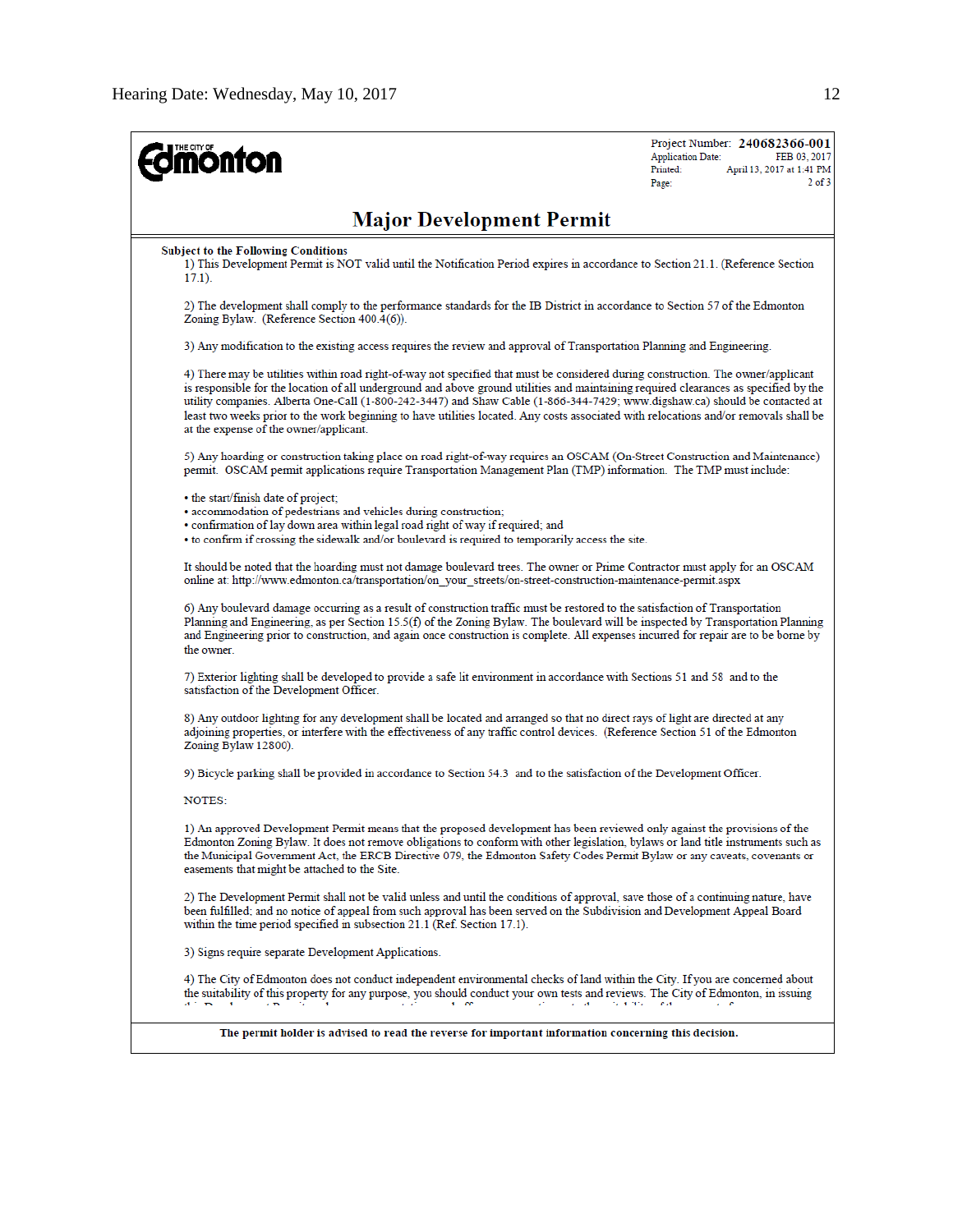| <b>mönton</b>                                                                                                                                                                                                                                                                        |                                                                                                                                                                                                                         |                    |          | Project Number: 240682366-001<br><b>Application Date:</b><br>FEB 03, 2017<br>Printed:<br>April 13, 2017 at 1:41 PM<br>$3$ of $3$<br>Page: |  |  |  |
|--------------------------------------------------------------------------------------------------------------------------------------------------------------------------------------------------------------------------------------------------------------------------------------|-------------------------------------------------------------------------------------------------------------------------------------------------------------------------------------------------------------------------|--------------------|----------|-------------------------------------------------------------------------------------------------------------------------------------------|--|--|--|
| <b>Major Development Permit</b>                                                                                                                                                                                                                                                      |                                                                                                                                                                                                                         |                    |          |                                                                                                                                           |  |  |  |
|                                                                                                                                                                                                                                                                                      | this Development Permit, makes no representations and offers no warranties as to the suitability of the property for any purpose or<br>as to the presence or absence of any environmental contaminants on the property. |                    |          |                                                                                                                                           |  |  |  |
| 5) A Building Permit is required for any construction or change in use of a building. For a building permit, and prior to the Plans<br>Examination review, you require construction drawings and the payment of fees. Please contact the 311 Call Centre for further<br>information. |                                                                                                                                                                                                                         |                    |          |                                                                                                                                           |  |  |  |
| 6) This Development Permit is not a Business Licence. A separate application must be made for a Business Licence.                                                                                                                                                                    |                                                                                                                                                                                                                         |                    |          |                                                                                                                                           |  |  |  |
| <b>Variances</b><br>Discretionary Use - The Religious Assembly is approved as a Discretionary Use (Section 400.3).                                                                                                                                                                   |                                                                                                                                                                                                                         |                    |          |                                                                                                                                           |  |  |  |
| <b>Rights of Appeal</b><br>Amendment Act.                                                                                                                                                                                                                                            |                                                                                                                                                                                                                         |                    |          | This approval is subject to the right of appeal as outlined in Chapter 24, Section 683 through 689 of the Municipal Government            |  |  |  |
| Issue Date: Mar 29, 2017<br>Notice Period Begins: Apr 04, 2017                                                                                                                                                                                                                       | Development Authority: WELCH, IMAI                                                                                                                                                                                      | Ends: Apr 18, 2017 |          | Signature: __                                                                                                                             |  |  |  |
| Fees                                                                                                                                                                                                                                                                                 |                                                                                                                                                                                                                         |                    |          |                                                                                                                                           |  |  |  |
|                                                                                                                                                                                                                                                                                      | <b>Fee Amount</b>                                                                                                                                                                                                       | <b>Amount Paid</b> | Receipt# | <b>Date Paid</b>                                                                                                                          |  |  |  |
| Major Dev. Application Fee                                                                                                                                                                                                                                                           | \$500.00                                                                                                                                                                                                                | \$500.00           | 03906841 | Feb 06, 2017                                                                                                                              |  |  |  |
| <b>Total GST Amount:</b><br><b>Totals for Permit:</b>                                                                                                                                                                                                                                | \$0.00<br>\$500.00                                                                                                                                                                                                      | \$500.00           |          |                                                                                                                                           |  |  |  |
|                                                                                                                                                                                                                                                                                      |                                                                                                                                                                                                                         |                    |          |                                                                                                                                           |  |  |  |
|                                                                                                                                                                                                                                                                                      |                                                                                                                                                                                                                         |                    |          | The permit holder is advised to read the reverse for important information concerning this decision.                                      |  |  |  |